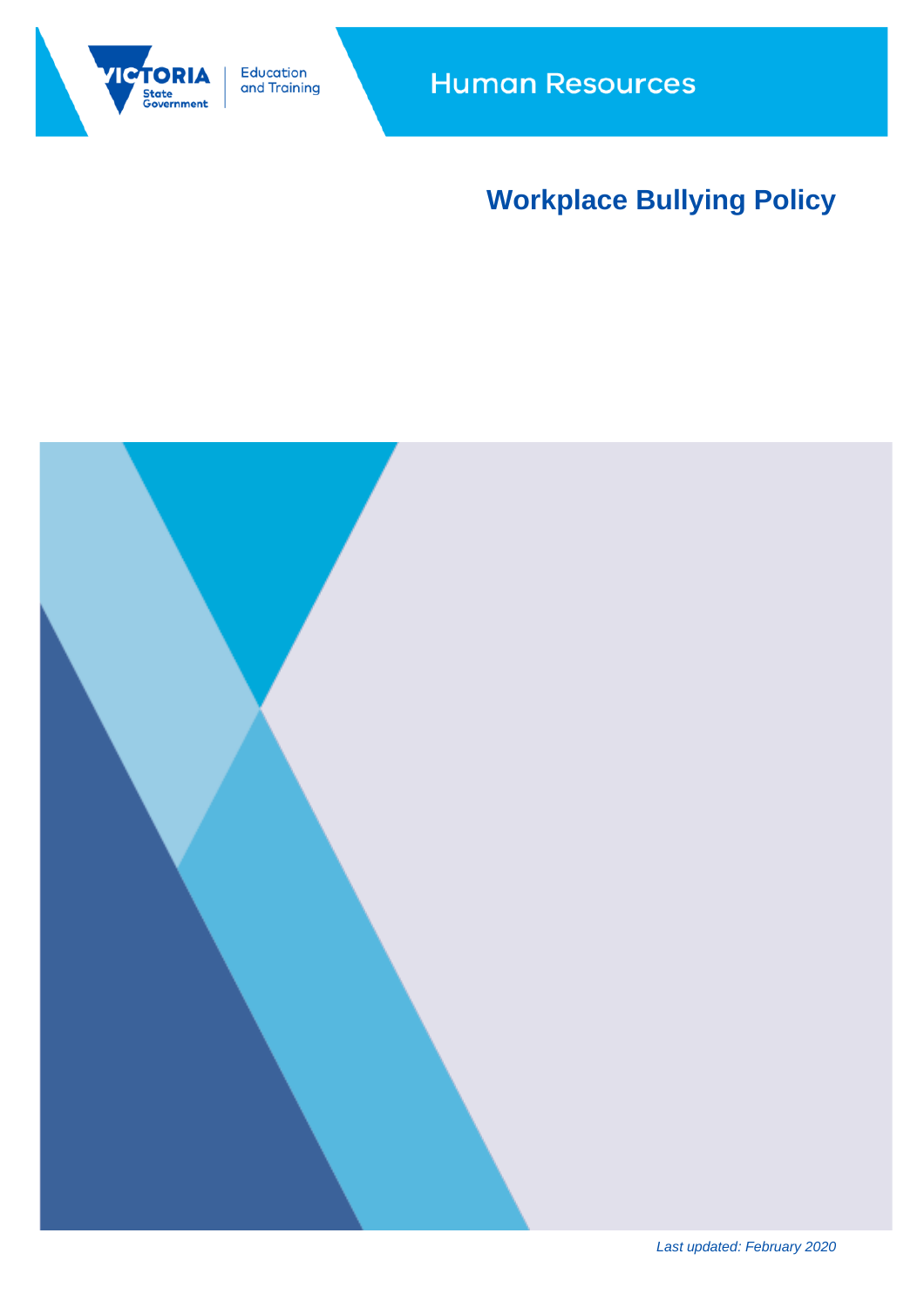# **CONTENTS**

| 1 <sub>1</sub> |                                                                      |  |
|----------------|----------------------------------------------------------------------|--|
| 2.             |                                                                      |  |
| 3.             |                                                                      |  |
| 3.1            |                                                                      |  |
| 3.2            |                                                                      |  |
| 4.             | Responsibility for preventing and responding to workplace bullying 4 |  |
| 4.1            |                                                                      |  |
| 4.2            |                                                                      |  |
| 4.3            |                                                                      |  |
| 5 <sub>1</sub> |                                                                      |  |
| 8.             |                                                                      |  |
| 9.             |                                                                      |  |
| 10.            |                                                                      |  |
| 10.            |                                                                      |  |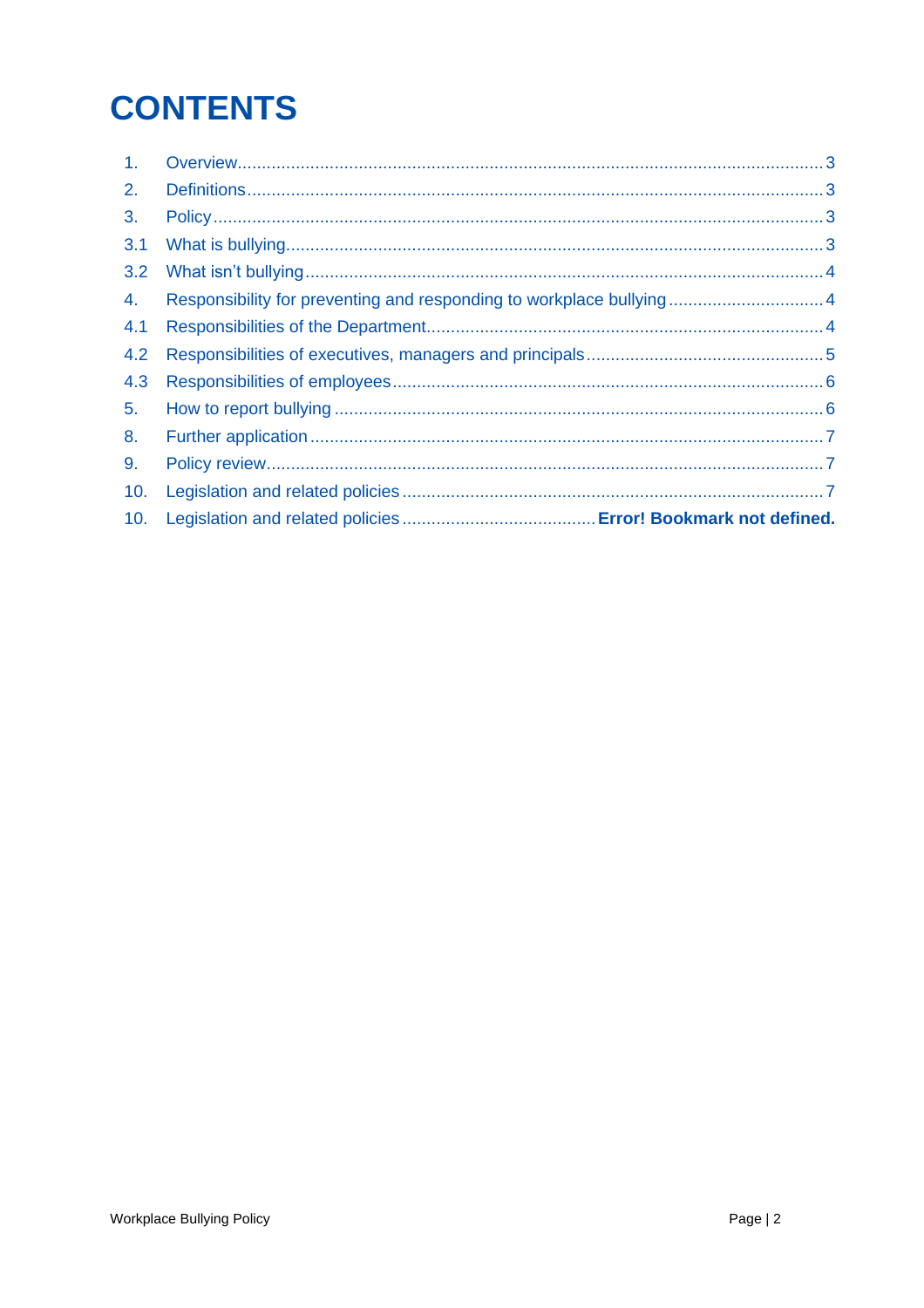# **1. Overview**

The purpose of this Policy is to outline the processes by which the Department of Education and Training (the Department) prevents and responds to workplace bullying. It applies to all Department employees in schools, central and regional offices.

This Policy is not applicable to students in Victorian government schools. All schools should develop a [student bullying prevention policy](http://www.education.vic.gov.au/school/principals/spag/safety/Pages/bullying.aspx) which provide students with a safe learning environment where the risk of harm is minimised and they feel physically and emotionally secure.

# **2. Definitions**

**Bullying** is defined as repeated, unreasonable behaviour directed towards or from an employee or group of employees that creates a risk to health and safety.

**Employees** refers to a person employed by the Department either ongoing, fixed term or casual and whether full-time or part-time.

**Health and safety** refers to risk to the mental and/or physical health and wellbeing of a person.

**Managers** include principals in schools.

**Repeated behaviour** refers to the persistent nature of the behaviour and can involve a range of behaviours over time.

**Unreasonable behaviour** means behaviour that a reasonable person, having considered the circumstances, would see as unreasonable, including behaviour that is victimising, humiliating, intimidating or threatening.

**Workplace** refers to any Department premises or facilities where Department business is conducted. The workplace is not restricted to our physical work space. The workplace:

- extends beyond the physical boundaries of the workplace
- extends beyond the set times of work
- includes interaction with other organisations and the public (where the individual may be seen as representing the organisation – e.g. in uniform, online social media platforms, etc)
- includes interaction between employees in a social context ie. Christmas parties, fundraisers and employees farewells. It may also include interactions outside of work – e.g. – a workmate's barbeque), especially if it impacts on relationships and behaviours within the workplace.

The workplace can extend to any situation where there is interaction with people at work (especially when the interaction has a negative impact on relationships at work)

# **3. Policy**

The Department is committed to providing a safe working environment without risks to health where all employees are treated with dignity and respect. Bullying will not be tolerated in any of the Department's workplaces.

#### **3.1 What is bullying**

For the purpose of this Policy, bullying is repeated, unreasonable behaviour directed towards or from an employee or group of employees that creates a risk to health and safety.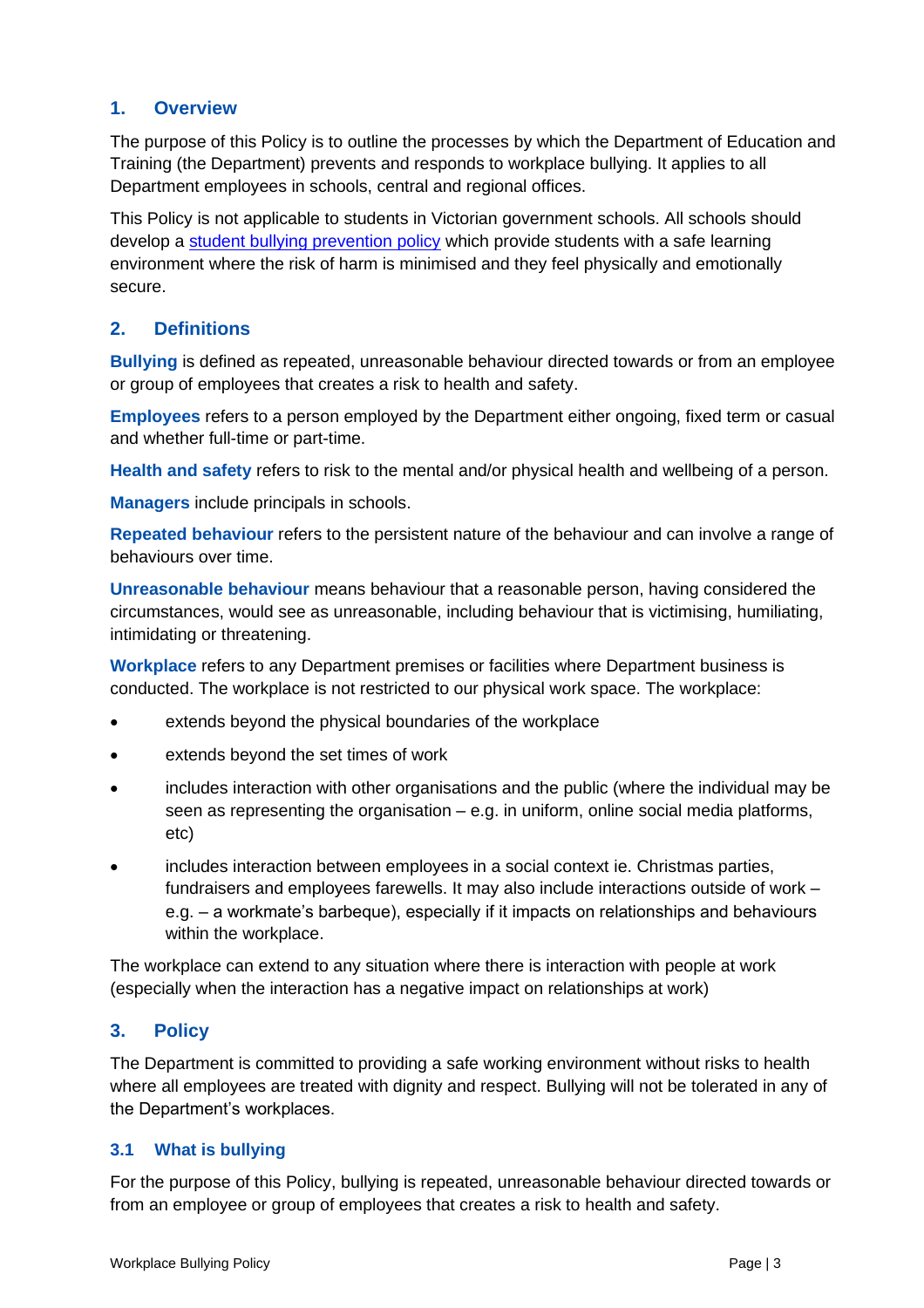Bullying may be either direct or indirect and can be carried out verbally, physically or in writing (e.g. via email, social media, instant messaging and text messaging). Some examples of behaviour that may amount to bullying include:

- abusive, aggressive or intimidating conduct
- making belittling or humiliating comments
- spreading malicious rumours or misinformation
- teasing or practical jokes
- deliberately excluding someone from work-related activities or events
- unreasonable work expectations, including providing excessive or insufficient workload or setting work below or beyond a worker's skill level
- withholding or denying access to information or resources necessary to perform work functions
- displaying offensive material
- pressure to behave in an inappropriate manner.

In some cases, bullying behaviors may amount to a criminal offence in Victoria. Bullying is contrary to both the Department's Values and the Victorian Public Sector Values and may lead to action under the Guidelines for Managing Complaints, Misconduct and Unsatisfactory Performance (Teaching) (Public Service).

#### **3.2 What isn't bullying**

Reasonable management actions carried out in a reasonable manner do not constitute bullying. Some examples of reasonable management action includes:

- setting reasonable performance goals, standards and deadlines
- allocating work
- rostering and allocating working hours
- failing to select and promote an employee, or informing an employee that their performance is unsatisfactory, in accordance with the Department's policies
- taking action in relation to unsatisfactory work performance i.e. disciplinary action, or terminating employment.

#### **4. Responsibility for preventing and responding to workplace bullying**

#### **4.1 Responsibilities of the Department**

The Department recognises its obligations under *Occupational Health and Safety Act 2004* to provide and maintain a safe working environment. The Department is committed to:

- ensuring that there are clear processes in place for raising grievances and complaints
- clearly communicating and promoting these processes amongst staff
- monitoring the implementation of this Policy
- identifying potential risk factors and taking prompt, reasonable action to minimise those risks including: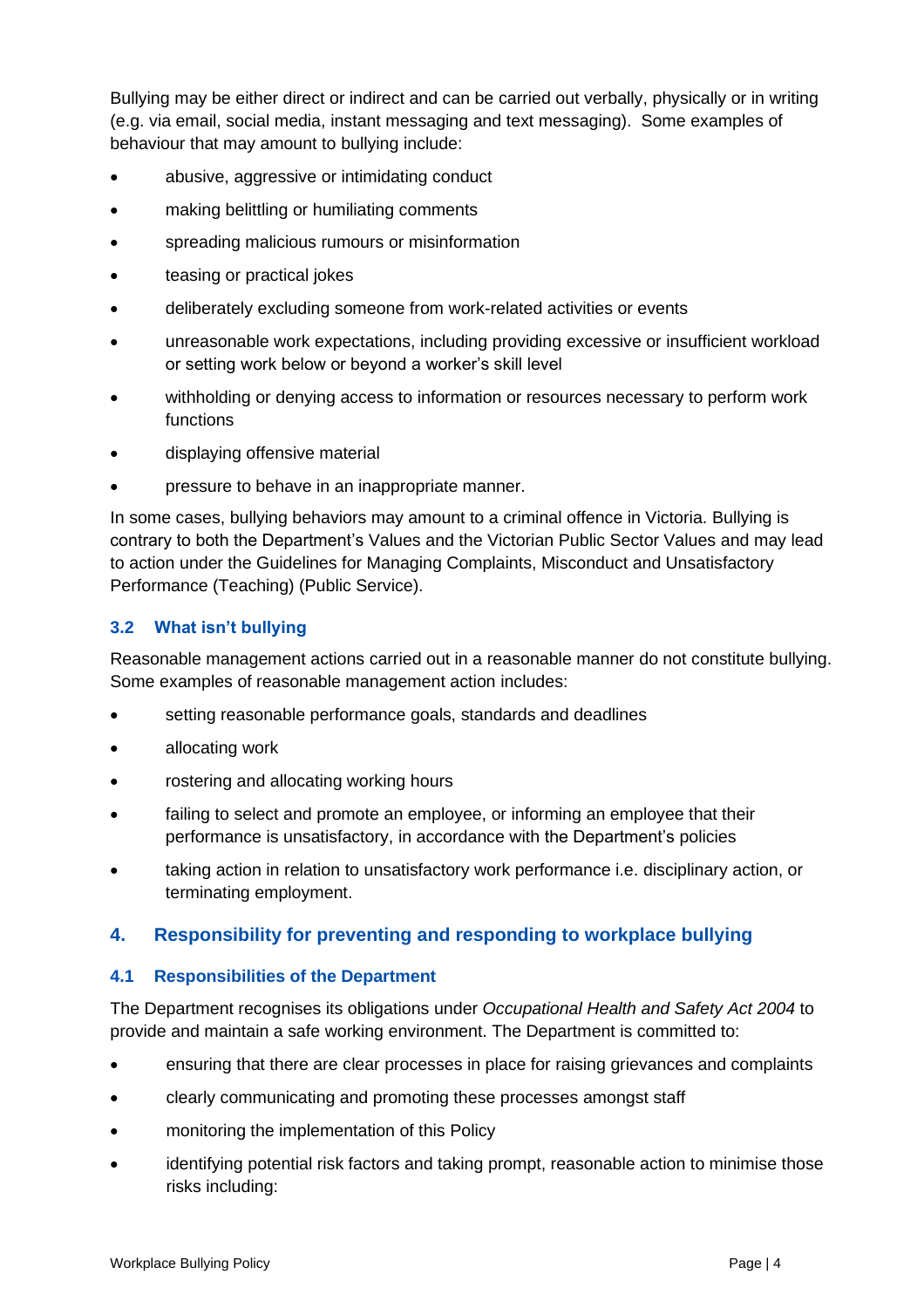- $\circ$  managing organisational change in an inclusive and participatory way e.g. consult with employees affected as early as possible and develop and maintain effective communication throughout the change process
- o implementing work systems to prevent the risk of bullying and review and evaluate those work systems e.g. review resource availability and seek feedback from employees through the People Matter Survey and School Climate Survey
- o promoting positive working relationships in the Department's workplaces
- ensuring the accessible provision of information and training as necessary to support the effective implementation of this Policy
- reviewing the Policy every two years or earlier, as required and communicating any changes or updates to the Policy across the workforce

#### **4.2 Responsibilities of executives, managers and principals**

It is the role of executives, managers and principals to:

- promote and model the Department's Values
- understand what constitutes bullying and know how to prevent or respond to bullying
- establish and maintain an environment where employees can conduct their daily work in a safe manner and where employees feel comfortable raising concerns relating to bullying or behaviour that causes a risk to health and/or safety
- identify behaviour that may amount to bullying, and take prompt action to address the behaviour. If the behavior involves violence or a threat of violence, contact Victoria **Police**
- consult and communicate with employees and Health and Safety Representatives (HSRs) on decisions and changes that may affect their health and safety
- ensure staff responsibilities and accountabilities are clearly defined and agreed to
- ensure availability of adequate resources and information for employees to enable them to perform their role
- facilitate teamwork and cooperation
- respond to concerns in a timely manner
- adhere to the Department's Guidelines for Managing Complaints, Misconduct and Unsatisfactory Performance (Teaching) (Public Service) when managing a bullying complaint
- encourage reporting onto eduSafe and close out reported incidents
- ensure employees are aware of available support services e.g. Employee Assistance Program (EAP) and the Department Workplace Contact Officers Network (WCO)
- ensure that all discussions, communications and actions are handled with sensitivity and confidentiality.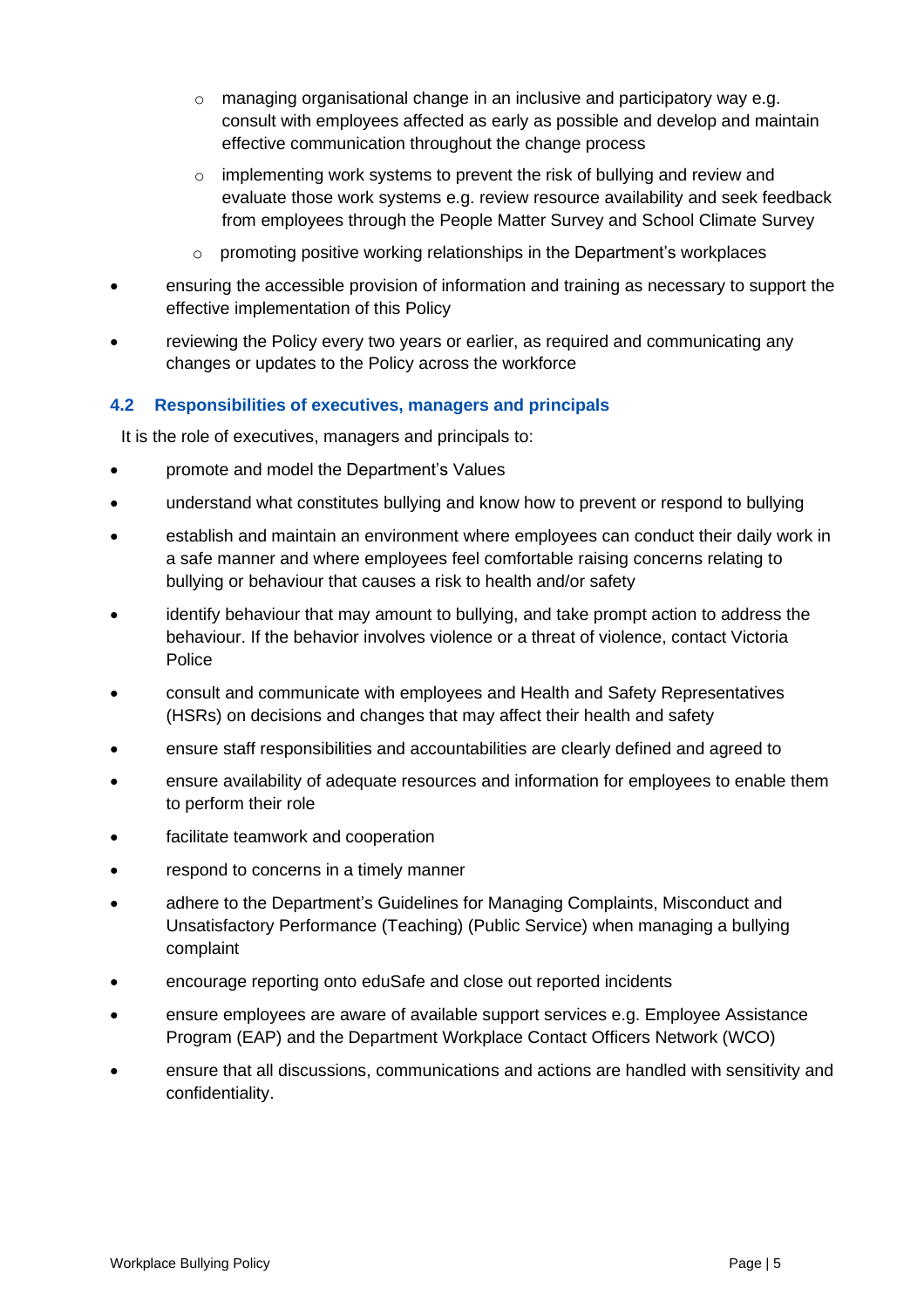#### **4.3 Responsibilities of employees**

Employees are to take reasonable care for their own health, safety and wellbeing while at work and ensure that their acts or omissions do not adversely affect the health, safety and wellbeing of others. It is the responsibility of employees who believe they are experiencing bullying to:

- raise matters of concern at an early stage and actively participate in the complaint management process if necessary
- provide specific information regarding the perceived or alleged bullying in a form that enables the allegation to be considered and managed accordingly
- maintain confidentiality and not discuss or release information relating to a bullying complaint to any third party who has no legitimate involvement in the process
- ensure that any allegations relating to bullying are made honestly and not vexatiously or maliciously, or to impede legitimate managerial action
- cooperate with any complaint procedure in a timely and professional manner.

# **5. How to report bullying**

If an employee believes they are experiencing or witness bullying, the first priority is to seek support listed in Section 7.

The following steps provide a guide for employees reporting bullying:

- 1. discuss and / or report the behaviour to your manager or principal. If the behaviour relates to your manager or principal, you can raise the matter with their manager. When raising the matter, it is often useful to communicate directly about your experience. You can also report it through [eduSafe.](https://www.eduweb.vic.gov.au/EduSafe/login.aspx?ReturnUrl=%2fedusafe%2fDefault.aspx%3fRedirect%3d1&Redirect=1) Refer to the [eduSafe Quick Reference Guide](http://www.education.vic.gov.au/hrweb/safetyhw/Pages/reportinjuryhazard.aspx) for further information.
- 2. with your manager or principal's support, you may wish to use informal avenues to discuss and resolve the issues. For instance, you may wish to speak about the behaviour with the person directly, such as with support from your manager or principal.
- 3. you may also wish to lodge a formal complaint of bullying. Lodging a complaint will mean that your allegations are properly considered, with an outcome provided to you. Based on the allegations, your manager will run a process to examine your allegations and allow the person to respond to your allegations. Your complaint should contain your specific allegations of behaviour that you believe is bullying. It is always best to lodge your complaint in writing. You can also report bullying anonymously, although this will limit your manager's ability to examine the allegations and take action.

#### **6. Responding to reports of bullying**

A complaint of bullying behaviour is to be managed in accordance with the Department's *Guidelines for Managing Complaints, Misconduct and Unsatisfactory Performance (Teaching) (Public Service).* These guidelines set out the Department's complaints resolution process and processes for managing misconduct including in relation to bullying.

A principal or manager who receives a complaint of bullying can seek advice from the Employee Conduct Branch as to the appropriate procedure to manage it. Bullying is misconduct and allegations of bullying will generally warrant the commencement of disciplinary proceedings. In some instances it may be appropriate to manage allegations through complaint resolution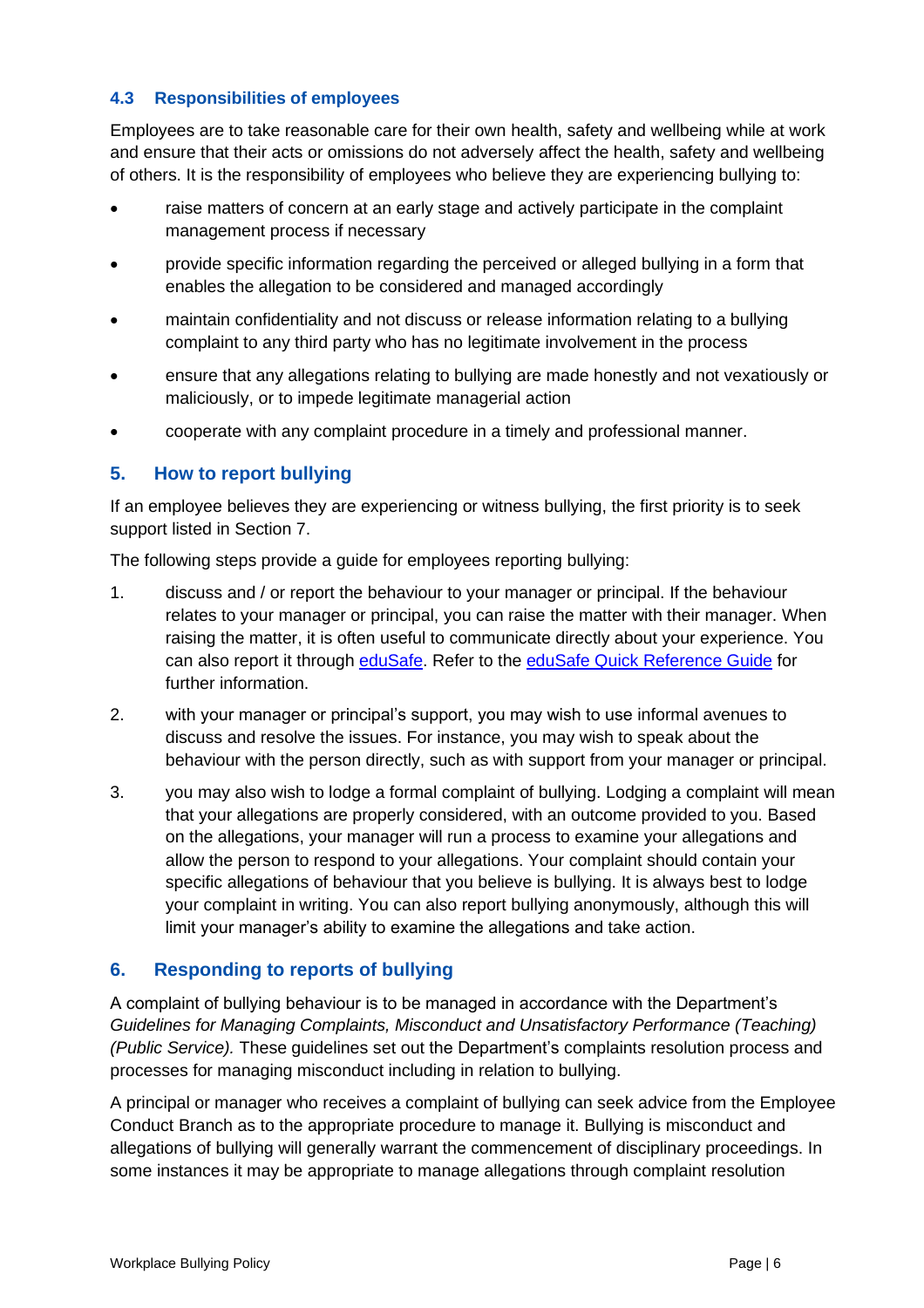procedures but advice should be sought from the Employee Conduct Branch in order to make that judgement.

# **7. Support and assistance**

Support is available to all employees, managers, principals and supervisors involved in reporting and managing a bullying complaint, including after the matter has been resolved. Employees can seek support from their [Workplace Contact Officer,](http://www.education.vic.gov.au/hrweb/divequity/Pages/WCONet.aspx) Health and Safety Representative (HSR), Union Representative as well as the Department services:

- [Employee Assistance Program](http://www.education.vic.gov.au/hrweb/safetyhw/Pages/employeeservices.aspx)
- **[Conflict Resolution Support Service](http://www.education.vic.gov.au/hrweb/safetyhw/Pages/employeeservices.aspx)**

Further information, advice or assistance on any matters related to workplace bullying is available by:

- Accessing the [bullying page](http://www.education.vic.gov.au/hrweb/safetyhw/Pages/workplacebullying.aspx) on HR Web
- Contacting the People and Culture Unit via email [people.matter@edumail.vic.gov.au](mailto:people.matter@edumail.vic.gov.au)
- Contacting the OHS Advisory Service on 1300 074 725 or email [safety@edumail.vic.gov.au](mailto:safety@edumail.vic.gov.au)
- Contacting the Employee Conduct Branch on 9637 2495 or by email employee.conduct@edumail.vic.gov.au for information on the managing or reporting of allegations of bullying.

# **8. Further application**

The Department encourages this Policy to be used by schools for volunteer workers, school council employees and contractors.

#### **9. Policy review**

This policy will be reviewed every two years by the Employee Health, Safety and Wellbeing Division in collaboration with the People and Culture Unit. All Department employees will be provided with an opportunity to have input into the review of the Policy during the consultation period.

#### **10. Legislation and related policies**

Charter of Human Rights and Responsibilities Act 2006

Crime Amendment (Bullying) Act 2011

Equal Opportunity Act 2010 (Vic)

Occupational Health and Safety Act 2004 (Vic)

Code of Conduct for Victorian Public Sector Employees

Department of Education and Training Victoria Guidelines for [Managing Complaints,](http://www.education.vic.gov.au/hrweb/workm/Pages/conduct.aspx)  [Misconduct and Unsatisfactory Performance \(Teaching\) \(Public Service\):](http://www.education.vic.gov.au/hrweb/workm/Pages/conduct.aspx)

- Department Complaints Information for Employees
- Complaints Procedures: FAQs

Department of Education and Training Equal Opportunity, Discrimination and Harassment Policy 2011